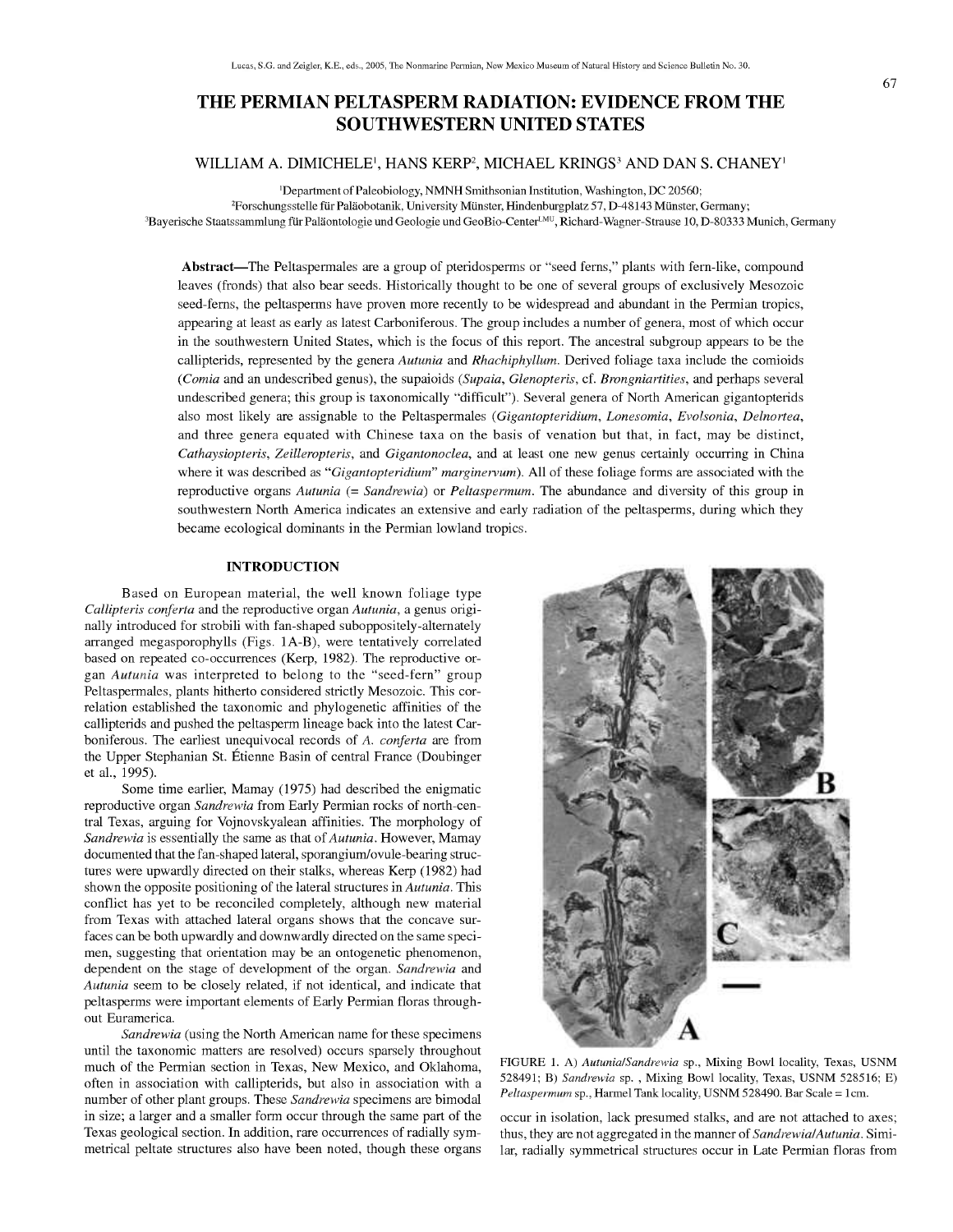Europe and have been attributed to the Peltaspermales (Gomankov and Meyen, 1979), or even to the genus *Peltaspermum* itself (Poort and Kerp, 1990; Naugolnykh and Kerp, 1996), and lately have been recorded for the Early Permian (Liu and Yao, 2000) and as early as the latest Carboniferous (Kerp et al., 2001).

From this body of work on peltasperms and peltasperm-like plants it can be concluded that the concept of early peltasperms should be expanded (Naugolnykh, 1999). There are several groups with venation patterns and frond architecture that for many years have been noted to be callipterid-like (Asama, 1960). These include a large complex of plants that can be described broadly as "supaioids", including the genera *Supaia, Glenopteris,* cf. *Protoblechnum,* cf. *Brongniartites,* and *Compsopteris. Supaia* from the Upper Permian of China already has been correlated with the peltasperms through its association with *Autunia* reproductive structures in those deposits (Wang, 1997). In addition are other genera, such as *Comia,* abundant in Texas and frequently associated with large *Sandrewia-type* organs, the American gigantopterids (distinct from the Chinese forms), also co-occurring with *Sandrewia,* and potentially some other undescribed foliage types.

# **CO-OCCURRENCES OF PIfESUMED PELTASPERMS WITH** *SANDREWIA*

In the north-central Texas section, *SandrewialAutunia* has been identified only in rocks of the Clear Fork Group, which is of middle Leonardian/Artinskian age. The reproductive organ occurs at 8 localities. There are no Asselian-Sakmarian/Wolfcampian occurrences of *Sandrewial Autunia* in Texas. However, all the occurrences of *Autunia* from Europe are from the Rotliegend, which is an approximate equivalent in age to the Asselian-Artinskian (= lower Leonardian). Two occurrences of *Peltaspermum* have been noted from the basal most Clear Fork Group, still Artinskian in age.

*Sandrewial Autunia* and *Peltaspermum-like* organs occur in all cases with mixed assemblages of the presumed members of the Peltaspermales discussed below.

### **VEGETATIVE CHARACTER OF THE PRESUMED PELTASPERMS**

#### **Callipterids of the** *Autunia* **and** *Rhachiphyllum* **type**

Numerous studies of callipterids have documented the basic architecture of the frond and predominant patterns of pinnule shape, distribution, and venation, but these are best known for the genera *Autunia* and *Rhachiphyllum,* the characteristics of which are reported here. Where known, fronds of these callipterids are relatively compact, up to 80 cm in length in species from the Rotliegend, and unforked (Barthel and Haubold, 1980; Kerp, 1988). *Peltaspermum martinsii* from the Upper Permian has much smaller fronds, rarely reaching a length of 30 cm, a likely adaptation to the more arid climate of that time, as are also the very thick cuticles, the deeply sunken stomata, and the fleshy nature of the leaves (Poort and Kerp, 1990). Callipterid fronds have two orders of branching, the main rachial axis and primary pinnae, on which are borne pinnules. Pinnules also may occur in "intercalary" position, i.e. directly attached to the primary rachis. Fronds are imparipinnate (single terminal pinnules on pinnae and main rachises). Pinnules vary in shape, from profoundly lobed to entire-margined. They are decurrent with rachial veins at the base. The midvein typically is "offset" meaning that the pinnule lamina is not symmetrical around the midvein. Rather, the lamina is wider to the acroscopic side of the pinnule at the base and is wider to the basiscopic side near the apex, so that the midvein appears to cross the lamina obliquely from base to below the apex of a pinnule. Midveins are relatively well defined and persist for about % of the pinnule length. Lateral veins depart the midvein at a high angle. They typically are slightly sinuous, the angle decreasing slightly immediately after departure from the midvein and inflecting upward again near the pinnule margin. This gives the lateral veins a somewhat



FIGURE 2. Callipterids. A) Mouth Brushy Creek locality, Texas, USNM 528513; B) Mouth of Brushy Creek locality, Texas, USNM 528515. Bar scale = <sup>1</sup> cm.

stretched out 'S' shape. Lateral veins may fork between the midvein and margin.

Kerp and Haubold (1988) divided the genus *Callipteris* into a number of different genera based on pinnule morphology and epidermal anatomy. Only one ofthese genera and two *species, Autunia conferta* and A. *naumannii,* clearly have been associated *with AutunialSandrewia* reproductive organs. In addition, *Rhachiphyllum* has been shown to have certain morphological attributes (i.e., resinous bodies) in common with co-occurring *Peltaspermum* reproductive organs at a site in Morrocco (Kerp et al., 2001). From these and various additional cooccurrences, it is likely that the entire group shares this association with peltaspermalean reproductive organs. *Autunia conferta* is both the best known and earliest member of the callipterid clade; *A. conferta* had been used as an index species for the base of the Permian but has unquestionably been shown to occur in rocks of the uppermost Pennsylvanian of North America and the uppermost Stephanian of Europe (Remy, 1975; Doubinger et al., 1995).

In North America, the diversity of callipterids appears to be high. Most forms have pinnule morphologies that suggest close similarities to *Autunia* or *Rhachiphyllum* (Figs. 2, 3A, 4, 5D-E). Some specimens have been found that appear to lack intercalary pinnules but otherwise display the typically callipterid frond architecture and pinnule morphology. Other forms seem to belong to new species and have yet to be described (Figs. 4B, 5A-C).

Cuticular studies (Barthel & Haubold, 1980; Kerp, 1988; Kerp and Barthel, 1993) have found that pinnules *oi Autunia conferta* possess a thick upper (adaxial) and thin lower (abaxial) cuticle. The pinnules of A. *conferta* are amphistomatic (stomata on both leaf surfaces); however, stomata are much more common on the lower leaf surface.

#### 68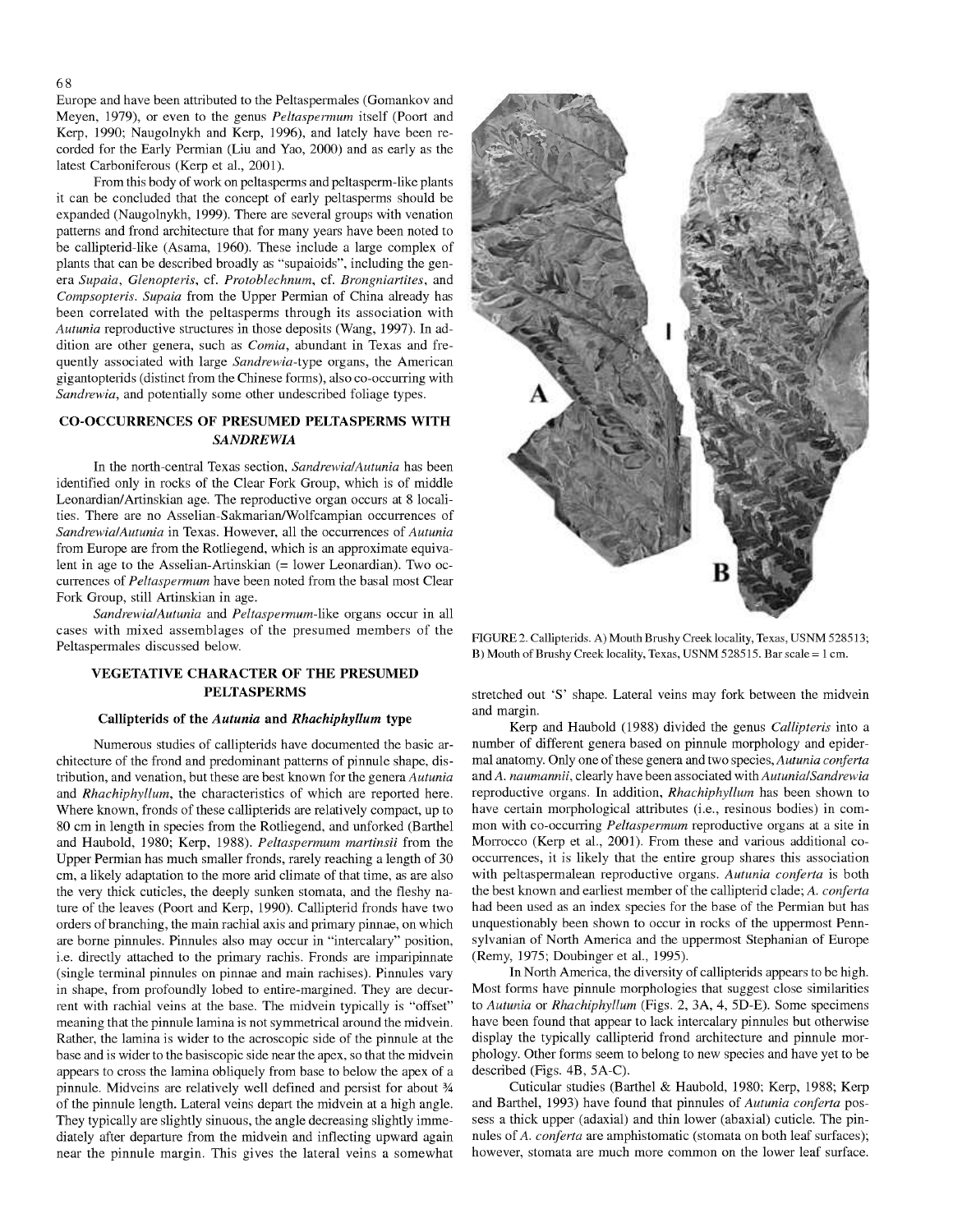

FIGURE 3. Calipterids from Abo and Cutler formations, New Mexico. A) Unidentified callipterid, aff. *Rhachiphyllum schenkii* from Spanish Queen Mine locality, New Mexico (specimen illustrated in Read and Mamay <sup>1964</sup> PI <sup>13</sup> -5 as *Callipteris confeita,),* USNM 41224; B) Unidentified callipterid, aff. *Rhachiphyllum schenkii,possihly* <sup>a</sup> small specimen of the same species illustrated in (3A) from Coyote Post Office locality. New Mexico (illustrated in Read and Mamay <sup>1964</sup> PI <sup>13</sup> - <sup>4</sup> as *Callipteiis lyiatifolia),* USNM 41225. Bar scales = <sup>1</sup> cm.

Guard cells of the lower surface have papillae that extend from the subsidiary cells to overarch the stomatal pore. Moreover, characteristic large multiseriate glandular trichomes (or emergences) occur on the rachial parts of many fronds.

#### **Supaioids**

The taxonomically most refractory group of putative peltasperms found in the midwestern and southwestern United States can be conveniently labeled the "supaioids." Based on similarities in gross morphology, this group might be considered to include the following described genera: *Supaia* (White, 1929), *Glenopteris* (Sellards, 1900), cf. *Protoblechnum* (Lesquereux, 1879; Halle, 1927), cf. *Brongniartites* (Zalessky, 1927) and *Compsopteris* (Zalessky emend. Naugolnykh,

1999). *Supaia* has been referred to the peltasperms by Wang (1997) due to its association with peltaspermous reproductive organs in Later Permian rocks of China, and such an association may extend across this group of species in light of the similarities in gross morphology and on the basis of association of some genera with *Sandrewia* in the Texas section.

Based on American specimens **the** following observations **might** be offered of this group. First, generic descriptions do not appear to circumscribe gross morphologies uniquely, so that generic concepts overlap substantially. Second, there are undescribed forms that belong to none of the currently recognized genera but that may have been included in them as species. Third, it is not clear that all the names are legitimate or that names have been extended properly from the type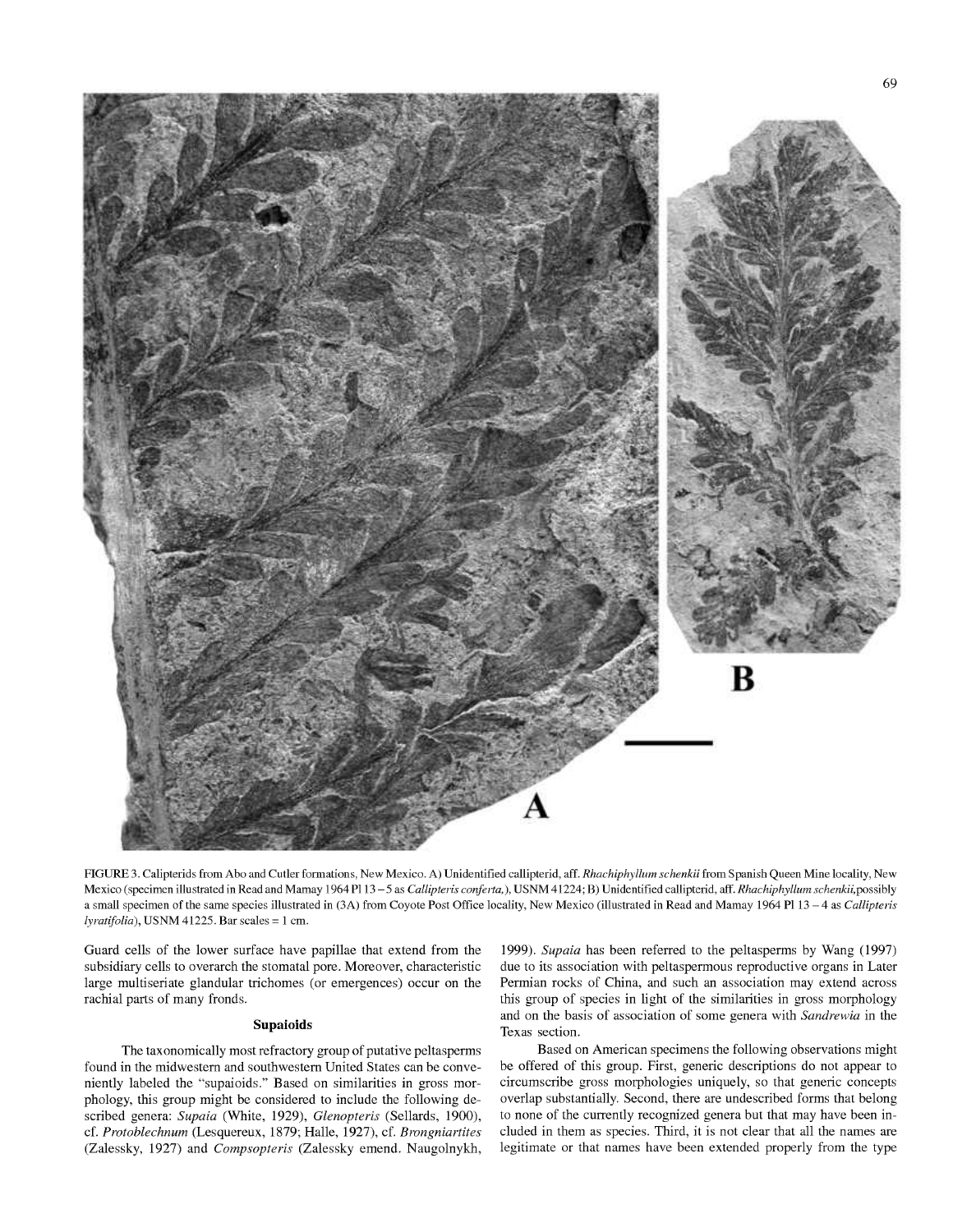

FIGURE 4. Callipterids. A) Harmel Tank locality, Texas, USNM 528519. B) Specimen showing subdivision of terminal area of pinnules near apex of frond, *Wattia* 1 locality, Texas, USNM 528129. Bar scales  $= 1$  cm.

materials to the specimens upon which the currently used concepts are based. Fourth, names have been used across wide expanses of time and between different biogeographic regions. This is not necessarily a problem but does potentially lead investigators to overlook significant, consistent, but minor differences that might indicate distinct affinities, given the time-space separations. And, finally, cuticular and epidermal features, which might help sort out some of these taxonomic differences, are very poorly known for the group.

Naugolnykh (1999) has provided the most recent review of this problem. Looking specifically at *Compsopteris,* he argues that this genus is unique to the Russian Late Permian and has been improperly used for specimens of Early Permian age from Europe and North America. He also presents evidence that *Brongniartites* is an invalid name, even if it circumscribes a unique morphology as currently used for Permian foliage.

Halle (1927) used the name *Protoblechnum wongii* to describe plants from the Lower Permian of China. This generic name originated with Lesquereux (1879) for a plant from the Middle Pennsylvanian of Illinois, which Halle felt was sufficiently similar to his Early Permian specimens to warrant use of the name there. Halle also was convinced that his specimens forked near the base, which White (1929) disputed, leading him (White) to describe a new genus, *Supaia,* with leaf form similar to Halle's *Protoblechnum wongii,* but with clear basal forking of the petiole. Since that time, what Halle called *P. wongii* from China has been shown clearly to demonstrate basal forking (Sze, 1955; Sun et al., 1999).

White (1929) significantly oversplit his new genus, *Supaia,* segregating probable continuous variation into a number of distinct species. The most common of these, *Supaia thinnfeldioides* (Fig. 6B) is also the type species of the genus and bears close similarity to *P. wongii.* However, White also included in *Supaia* the peculiar *S. anomala* (Figure 6A), which may be a composite of two distinct taxa, one of which, with a ribbon-like forking lamina, appears to be outside of the generic concept of *Supaia.*

Complicating this picture still further is the genus *Glenopteris,* described by Sellards (1900) from Kansas (Fig. 8). *Glenopteris* fronds have been demonstrated clearly to be unforked. In gross pinnule form, they are similar to *S. thinnfeldioides* and *S. merriami* of White and *P. wongii* of Halle, however, the plants are covered by a thick cuticle and venation is quite obscure. Based on studies of the epidermal anatomy and frond morphology, Krings, et al. (submitted) have reconsidered *Glenopteris* and determined that the genus is indeed distinct. However, in fragmentary preservation it could well be confused for one of the other supaioids with similar pinnule shape.

As a consequence, it may be impossible at present to attribute isolated specimens, especially if they are fragmentary, to a particular supaioid genus, at least within the Euramerican tropical realm. The most notable exception to this assertion may be *Glenopteris,* which, although recognizable as currently circumscribed, may be difficult to assign new species to unless they are nearly complete or well preserved cuticles can be obtained.

In the American Southwest, the following forms tentatively have been recognized. Specimens similar in gross morphology to *Supaia thinnfeldioides* (Fig. 7) occur in Texas, New Mexico, and the type area of Arizona, extending from the Wolfcampian (Assellian-Sakmarian in New Mexico and Arizona) well into the Leonardian (Artinskian) in Texas. These specimens appear to be forked with pinnules borne directly on the primary rachides of each fork. They have linear, lanceolate pinnules with acute to rounded apices, well developed midveins extending to near the apex, and high-angle lateral veins that are 'S' shaped. Pinnules are decurrent with rachial veins and tend to be acroscopically constricted. Pinnule width varies from narrow (much like that classically described for *Protoblechnum wongii -* see for example, Broutin, 1986) to wider, in which cases the pinnules look more like some other species of *Supaia.*

*Glenopteris* recently has been confidently recognized and emended (Krings et al., submitted) based on a reexamination of the type material originally collected in Kansas by Sellards (1900) and on previously unstudied specimens (Fig. 8A-B) from a second locality in Kansas collected by David White in 1909. The plants occur in Cimmarronian (equivalent to Leonardian) Stage rocks in Kansas. These kinds of fronds are unforked with flaring bases. Pinnules are attached directly to the rachis and increase in length from the base of the frond to the center, from which point length decreases. Pinnules are relatively wide and have midveins that persist to near the apex, with highangle, lateral venation that is not 'S'-shaped. A few rachial veins enter the pinnule in a basal, basicopic auricle. Venation is generally difficult to recognize because the specimens have a thick cuticle and because the laminae appear to have been pachymorphous (succulent) and xeromorphic. The fronds are amphistomatic and no papillae have been reported in association with the stomata (Krings et al., submitted). Specimens similar to *Glenopteris* have been collected from several localities in a restricted stratigraphic zone of Leonardian age in Texas (Fig. 8C-D). These specimens are unforked with pinnules attached directly to the primary rachis, small at the base of the frond, increasing in length to the center and decreasing again to the apex, giving the frond an overall ovoid outline. The venation is obscure and the pinnules heavily carbonized, as if they were quite thick in life. However, the pinnule shape is narrow and lanceolate more like pinnules that might be attributed to *S. thinnfeldioides.* Pinnule attachment, however, is low angled, unlike that in the *Supaia-Protoblechnum* group.

A third suite of specimens falls into a group tentatively designated as *Brongniartities* (Fig. 9). Fronds within this group appear to be unforked. Basal pinnules are short and increase in size upward from the base of the frond and decrease in length again as the apex is neared. A complete frond is not in hand, so overall shape is not known. Pinnules are relatively wide with undulatory, but not really lobed margins, although some pinnules near the base could be described as lobed. Venation is 'S'-shaped and high-angle. Some specimens appear to have concave venation. Much about the pinnule morphology of these plants makes them appear to grade into the more narrowly circumscribed *S. thinnfeldioides* group.

Rare specimens have been found in New Mexico that possibly conform in gross morphology to part of the suite of specimens that White (1929) attributed to *Supaia anomala.* White's original concep-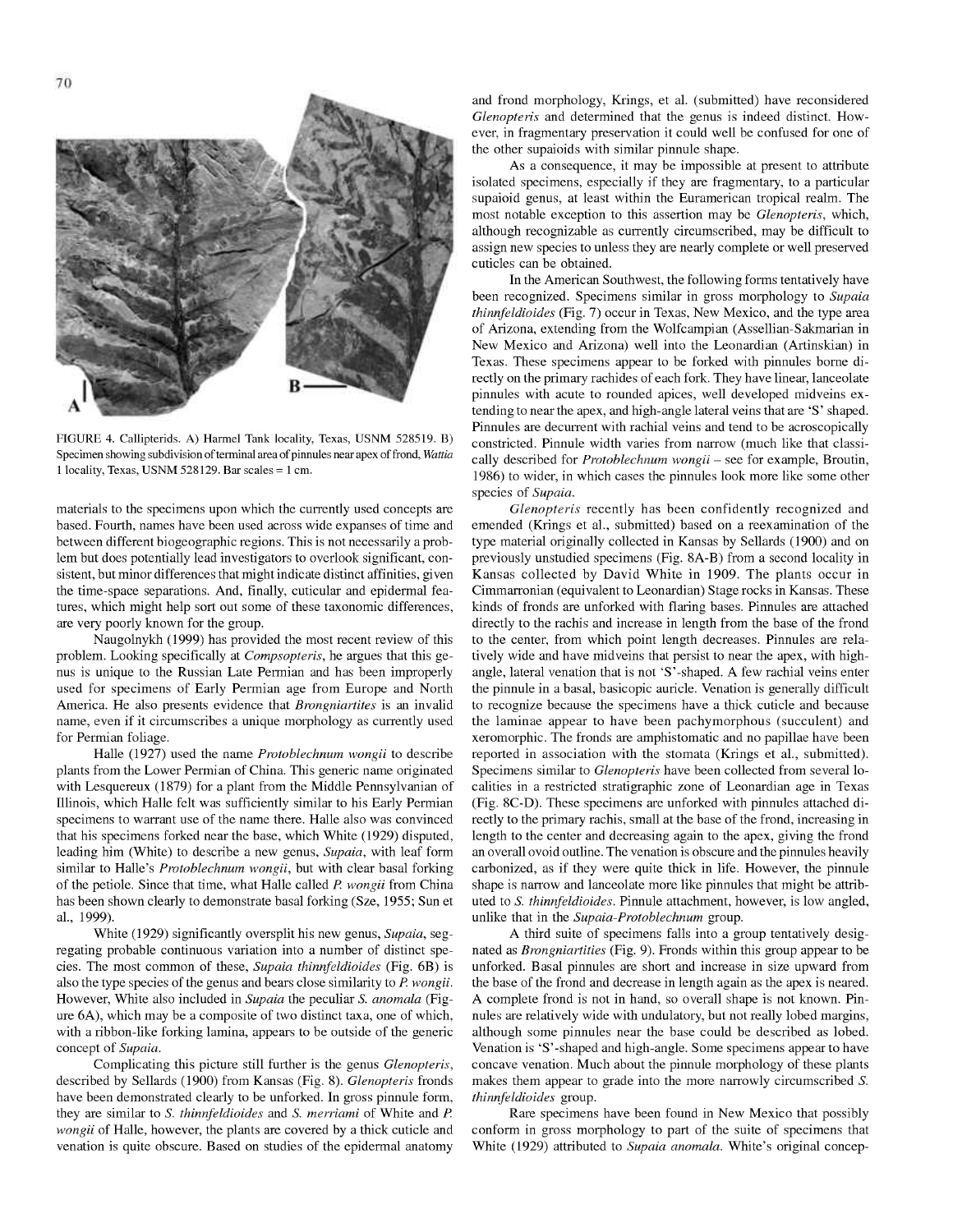

FIGURE 5. Callipterids. A) Form <sup>1</sup> from Mitchell Creek Flats locality, Texas, USNM 528158; B) Form 2 from Mitchell Creek Flats locality, Texas, USNM 528160; C) Harmel Tank locality, Texas, USNM 528511; D) Mouth of Brushy Creek locality, Texas, USNM 528510; E) Brushy Creek#2 locality, Texas, USNM 526035. Bar scales  $=1$  cm.

tion of this species was as a pinnate frond with wide pinnules that, near the apex, become ribbon-like. However, he had, in fact, no apical sections attached to specimens with clearly pinnate morphology. These represent two distinct plants. The specimens from New Mexico (DiMichele et al., submitted) appear to represent a forked frond with a continuous ribbon-like lamina extending downward at least to just below the point of the fork. On the outer sides of each limb of the fork, the frond bears wide pinnules that begin short, increase in length and then again shorten. The terminal pinnule is basally fused to the immediately subjacent laterals, but a continuous lamina covers all. It is uncertain if pinnules are produced to the interior parts of the rachis forks -they appear not to be on the few nearly complete specimens that have been found. Venation is high-angle but widely spaced, generally 'S' shaped. The frond lamina appears to have been relatively thin. These specimens likely constitute a distinct and new genus.

Finally, there are other specimens that appear related to this group given their overall aspect, but that do not fit clearly into any of the above described taxa (e.g.. Fig. 10).

### **Comiolds**

The genus *Comia* was first described by Zalessky (1934) from the Upper Permian of Russia. Numerous species of the genus have been described from the Russian platform, but most are illegitimate for lack of description (named only in illustration) or have been inadequately characterized. Nonetheless, the morphological construction of *Comia* is quite well established. The leaves consist of unforked fronds with pinnately arranged pinnules borne directly on the main rachis. The distinguishing characteristic of *Comia* is its distinct venation pattern. Pinnules are decurrent with rachial veins basiscopically. The midvein is strongly marked and extends nearly the length of a pinnule. Lateral veins are grouped into fascicles, originating as a single vein. The originating vein bifurcates and all derivative veins, which may branch further, sweep upward concavely, relative to the pinnule midvein, and reach the pinnule margin. Between successive fascicles are several veins that depart directly from the midvein and that either branch sparsely or remain unbranched, also reaching the pinnule margin.

Two forms of *Comia* have been identified in Leonardian (Artinskian) rocks in north-central Texas (Mamay et al., 1996), thus appearing much earlier in North America than the specimens known from Russia. In the oldest form, the architecture of the leaf is not known,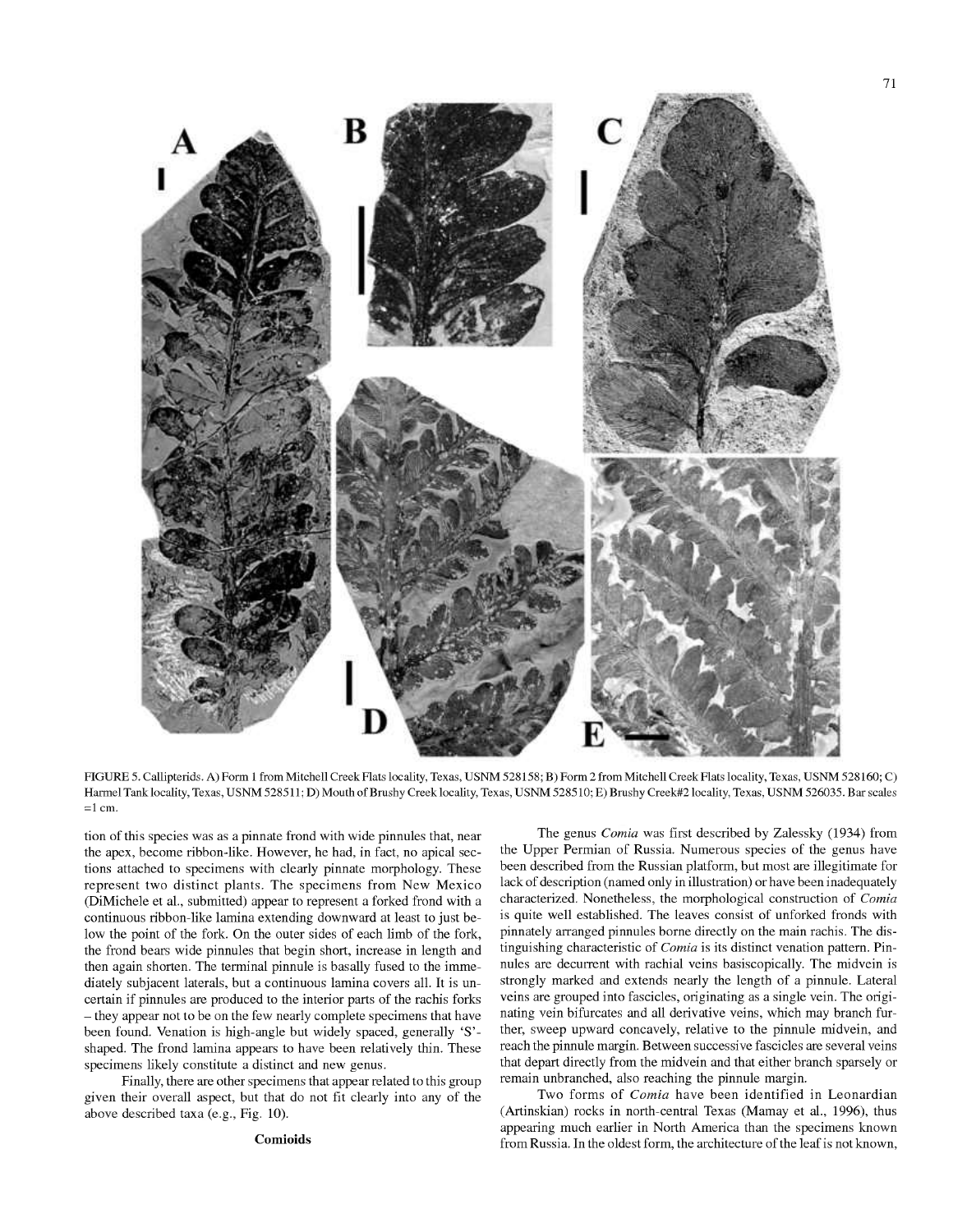

FIGURE 6. *Supaia* from the Hermit Shale, Arizona. A) *S. anomala* USNM 324584; B) 5. *thinnfeldioides* USNM 324599; C) *S. merriamii* [illustrated in Read and Mamay, <sup>1964</sup> PI. <sup>15</sup> - 1] USNM 38033. Bar Scales <sup>=</sup> 1cm.

but the basic pattern of comioid venation is well developed (Fig. 11A). Lateral veins are long, very fine, and, although closely spaced, extend without anastomoses to the margin of the pinnule. The other form (Fig. IIB) is unquestionably unforked and distinctly pinnate, with pinnules increasing in length from the base to the midsection of the frond and decreasing to the frond apex, which is terminated by a single, rounded pinnule, fused laterally to the near-terminal laterals. Venation is typically comioid, with alternating fasciculate and rachial veins, all of which reach the margin Fig. IIB,).

A third, *Comia-like* form has been identified in Texas and occurs prominently **in the middle Early** Permian (Leonardian/Artinskian) (Fig. 12). Fronds in this plant are unforked basally. Pinnules are bulbous with rounded apices. At the frond base these pinnules are short, but their length and overall size increase upward, reaching a maximum at the tip of the frond where the main rachis forks, terminating in two long pinnules, the largest of the entire frond, elongated in the direction of the long axis of the frond. Thus, the frond rachis is straight in the lower portion but may start to overtop in the upper part. The morphology of this frond departs from that of known *Comia* species. In addition, the venation differs from that of *Comia* in two distinct, but subtle ways. Although organized in the typically fasciculate-interfasciculate manner of this genus, a small number of the veins in the fascicules do not reach the margin (Fig. 13B). Consequently they either have blind endings, fuse with the intervening interfasciculate veins, or fuse with one other, forming local anastomoses in the marginal areas of each fascicule. Given the unique aspects of frond architecture and venation, this form is likely a new genus, but one with close affinities to *Comia.*

As with the gigantopterids, the basic venation of these comioids is similar to that of the older callipterids, especially those with *Autunial Rhachiphyllum* leaf form. Veins are 'S'-shaped in their courses through the lamina. Pinnules are decurrent with rachial veins, and the individual fascicles closely resemble the vein patterns in individual callipterid pinnules. Once again, it appears as if *Comia* may have emerged from callipterid ancestors by lateral fusion of pinnules. In this instance, the fascicles may correspond to the ancestral pinnules, rendering a *Comia* pinnule the homologue to an ultimate pinna of a callipterid frond.

The comioids are more closely associated in the Texas section with *Sandrewia-type* reproductive organs than any other members of this putative peltasperm group, including the callipterids themselves. Epidermal anatomy of these plants has not been reported.

#### **Gigantopterids**

The American gigantopterids presently are assigned to seven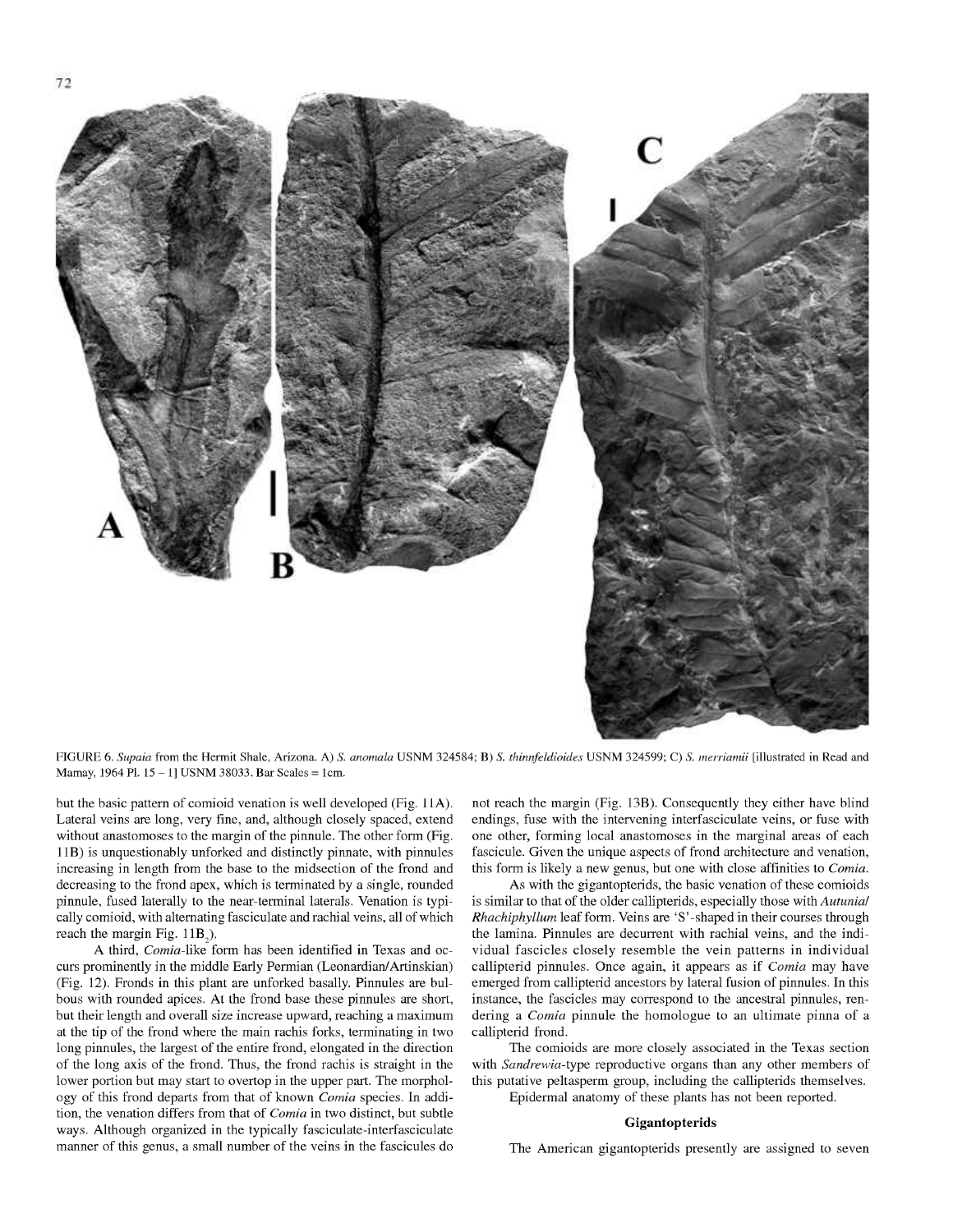

FIGURE 7. *Supaia.* A) Know Where to Park #1 locality, Texas, USNM 526032; B) Venation detail. Know Where to Park #1 locality, Texas, USNM 528125. Bar Scales = 1cm.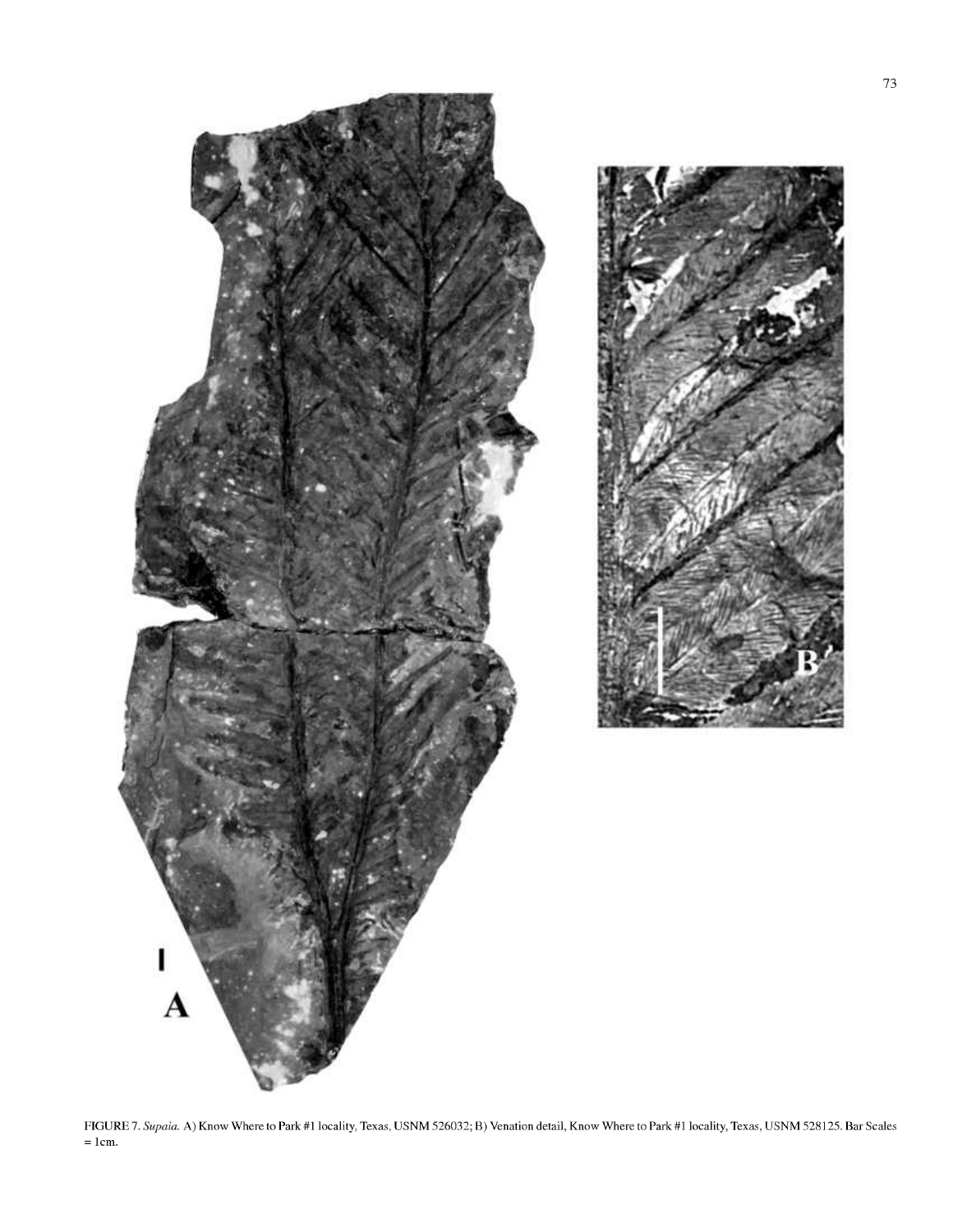B D

FIGURE 8. *Glenopteiis* and similar forms. A) *Glenopteiis,* Wellington Formation, Kansas, USGS locality number 8868, USNM 528148; B) *Glenopteiis* ?G. *lineata,* Wellington Formation, Kansas, USGS locality number 8868, USNM 8084; C) cf. *Glenopteiis,* Eurypterid Locality, Mitchell Creek, Texas, USNM 528127; D) cf. *Glenopteiis,* Eurypterid Locality, Mitchell Creek, Texas, USNM 528128. Bar Scales  $= 1cm$ .

monospecific genera. In addition, there is at least one undescribed, monospecific genus, and several inadequately understood morphotypes, representing potentially new taxa, that have yet to be circumscribed taxonomically. The geologically oldest American gigantopterid is *Gigantopteridium* (White, 1912), followed in order of appearance by *Cathaysiopteris* (Mamay, 1986), *Zeilleropteris* (Mamay, 1986), *Evolsonia* (Mamay, 1989), and *Delnortea* (Mamay et al., 1988). These genera overlap variously in stratigraphic distribution and occur from the very latest Wolfcampian (uppermost Sakmarian, Early Permian) to the earliest Guadalupian (Middle Permian). An undescribed genus, essentially identical to a contemporaneous species from China, described as *Gigantopteridium marginervum* (Yao and Liu, 2004), occurs in the earliest Middle Permian (DiMichele et al., 2004); we cannot agree with the generic assignment to *Gigantopteridium,* but agree that this is a new taxon. *Gigantonoclea,* a common Chinese form (Li et al., 1994) also has been identified based solely on the venation of a single, small, fragmentary specimen (Mamay, 1988). Another genus, *Lonesomia,* has been described from Lower Permian rocks of Mexico (Weber, 1997), but has not been identified in the southwestern United States.

The North American gigantopterids fall into two broad groups.



FIGURE 9. cf. *Biongniartites.* A) Brushy Creek West locality, Texas, USNM 528116, Al - base of leaf; A2 - venation detail. B) Brushy Creek #2 locality, Texas, USNM 528121, B1 - Near leaf apex, B2 - Venation detail. Bar Scales = 1cm.

those with herringbone venation and those with reticulate venation. The herringbone-veined forms can be subdivided into two distinct groups, those with three orders of venation *(Gigantopteridium* and *Cathaysiopteris)* and those with four orders of venation *(Evolsonia, Delnortea, Lonesomia,* and an undescribed form).

In *Gigantopteridium* (Fig. 13A-B) the final order of venation dichotomizes, whereas in *Cathaysiopteris* (Fig. 13C) the ultimate order of venation is unforked. Forms "intermediate" between these two genera are known from many locations, raising the possibility that they perhaps should be considered part of a single taxon (assignable to the uniquely American genus *Gigantopteridium,* see Koidzumi, 1936). In this case, the "intermediate" forms would represent a third species thereof. Because *Cathaysiopteris* was described from Chinese material, and it is not certain that the American specimens belong therein, we do not mean to imply here that *Cathaysiopteris,* as originally described based on Chinese specimens, should be considered congeneric with *Gigantopteridium.* Rather, only that the North American material assigned to *Cathaysiopteris* may belong in *Gigantopteridium.* In both *Gigantopteridium* and *Cathaysiopteris* (as presently used for American specimens) the lamina is generally forked with a lobate margin, the secondary veins ending in the sinuses of the lobes. Another new form, as yet undescribed, has been found at a single locality in the middle Leonardian (Artinskian) of Texas. This form has 3 orders of venation, a lobate margin and veins ending in the lobes rather than the sinuses; with the exception of this final trait, it is identical to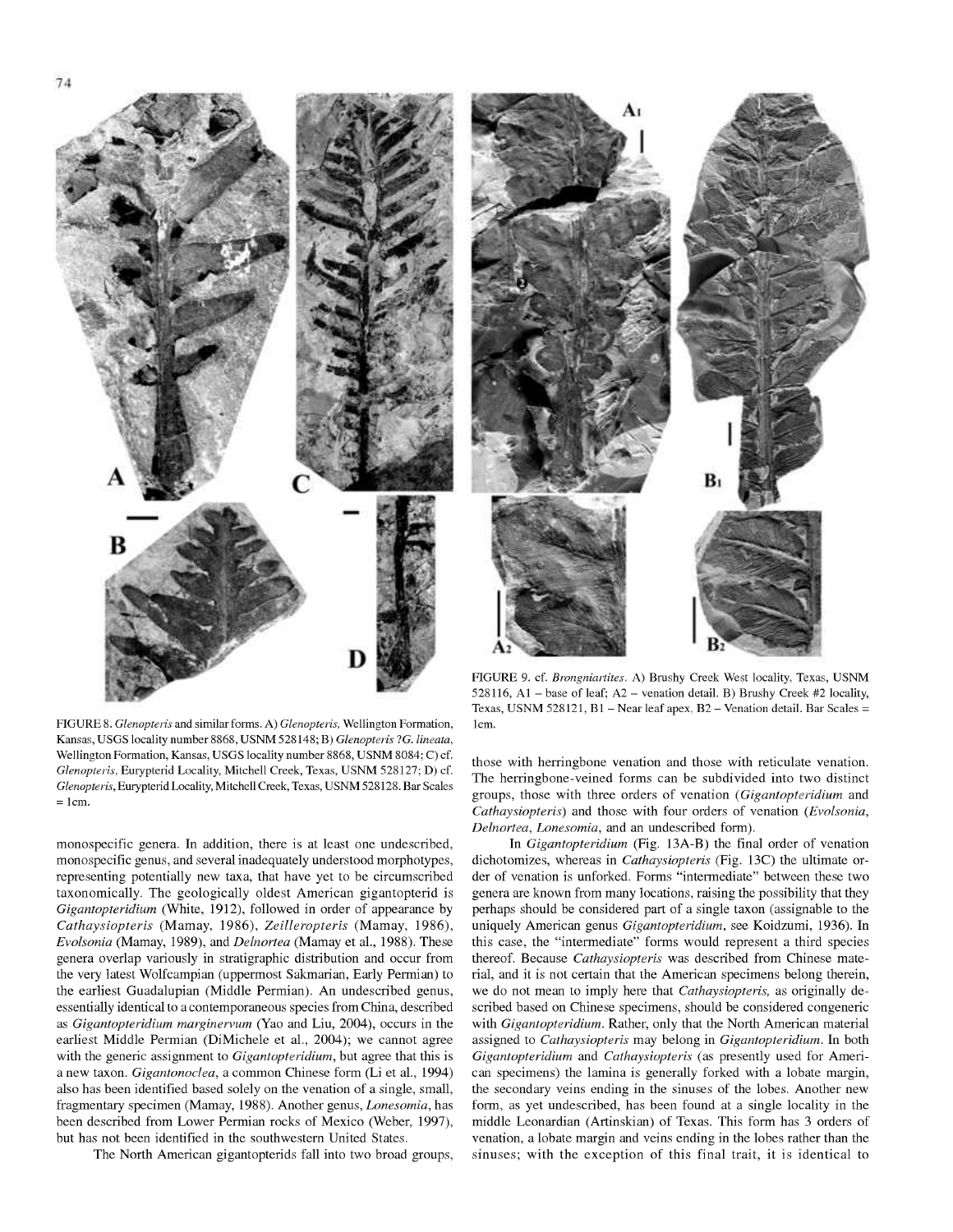





FIGURE 10. Undetermined supaioid. A) Know Where to Park #1 locality, Texas, USNM 520426; B) Know Where to Park #1 locality, Texas, USNM 520428, Bl, B2 - detail. Specimens illustrated in <sup>A</sup> and B1 are juxtaposed to show likely configuration of the upper portion of the leaf. Bar Scales = 1cm.

*Cathaysiopteris,* as used for North American material, although forked specimens have not been identified.

Of those genera with four orders of herringbone venation, *Evolsonia* (Fig. 14A) has second-order veins that end in the sinuses of the undulate margins. In contrast, *Delnortea* (Fig. 14B) has secondorder veins that end in the lobes of the undulate margins. The undescribed genus from Texas and China (Yao and Liu, 2004; DiMichele et al. 2004), *"Gigantopteridium" marginervum* (Fig. 15A, B), also has three orders of venation, but the secondaries curve as they approach the margin and fuse with the next acroscopic secondary, thus forming an undulate, marginally circumferential vein.

Among the reticulate-veined forms, *Zeilleropteris* (Fig. 15C) has four orders of veins, the final order forming a network and a true reticulate pattern. The specimen attributed to *Gigantonoclea* also has reticulate venation. Unlike angiosperm venation, however, there are no blind vein endings in these reticulate-veined gigantopterids.

Generally, the leaves of the North American gigantopterid species fork near the base, although the broad lamina extends below the fork to the base of the leaf, so that there is no distinct petiole. However, *Evolsonia, Delnortea,* and *"Gigantopteridium" marginervum* have been described as unforked in their entirety, and unforked specimens have been found with venation patterns similar to all the other "forked" genera as well. Unforked specimens of otherwise forked species are generally small. They do demonstrate that forking of the primary rachis is a developmentally labile characteristic in the taxa of this group that generally show forking. Such patterns would constitute heterophylly in the form of programmed ontogenetic changes in frond architecture (i.e. heteroblastic development). In such cases, unforked fronds were most likely produced by juvenile plants. The occurrence of heteroblastic development in seed ferns has previously been documented by Kerp (1988) for *Autunia conferta* and *Rhachiphyllum schenkii* from the Rotliegend of central Europe.

In the more "primitive" members ofthis clade, *Gigantopteridium*

FIGURE 11. *Comia.* A) *Comia* n sp. 1, Stout Ranch locality, Texas, USNM 528459; B) *Comia* n sp. 2, Brushy Creek locality, Texas, USNM 508138. Al - nearly complete leaf,  $A2$  - venation detail. Bar scales = 1 cm.

and *Cathaysiopteris,* the simplicity of the venation and the size and forking of the fronds can conspire to make it difficult to distinguish small fragments from callipterids of the *Autunia* or *Rhachiphyllum* types. The overall venation pattern is distinctly callipterid in morphology and it could be argued (though, at present, in the absence of a phylogeny of this group) that gigantopterids evolved from callipterid ancestors via the lateral fusion of pinnules (Asama, 1960, 1982).

The relationships between the North American and Chinese gigantopterids remain largely uncertain. The cross-over names *Zeilleropteris, Cathaysiopteris,* and *Gigantonoclea* reflect similarity only in venation patterns (Mamay, 1986, 1988). In general, the American forms appear to form a distinct clade that is morphologically quite different from the Chinese forms and may have evolved similarities in venation independently, though perhaps in both instances from similar peltaspermous ancestors. The exception to this regional differentiation is *"Gigantopteridium" marginervum,* which appears to be identical in both regions, raising the likelihood of pathways for plant migration between eastern Cathaysia and western Euramerica during the earliest parts of the Middle Permian.

The epidermal anatomy of these plants still remains generally unknown, although it has been reported for *"Gigantopteridium" marginervum* (DiMichele et al., 2004).

#### **DISCUSSION**

The place of origin and pattern of dispersal of the various Permo-Carboniferous pteridosperm clades is a subject of some discussion. Through detailed examination of the biogeographic occurrences of individual fossil pteridosperm species and genera, Laveine and his colleagues (see Laveine et al., 1993, 1997) have determined that the primarily tropical, medullosan pteridosperms, particularly the neuropterids, had two centers of origination. The paripterids originated in China during the latest Mississippian or earliest Pennsylvanian and spread westward. The neurodontopterids and the neuralethopterids appear to have originated in Europe and spread out from that central part of the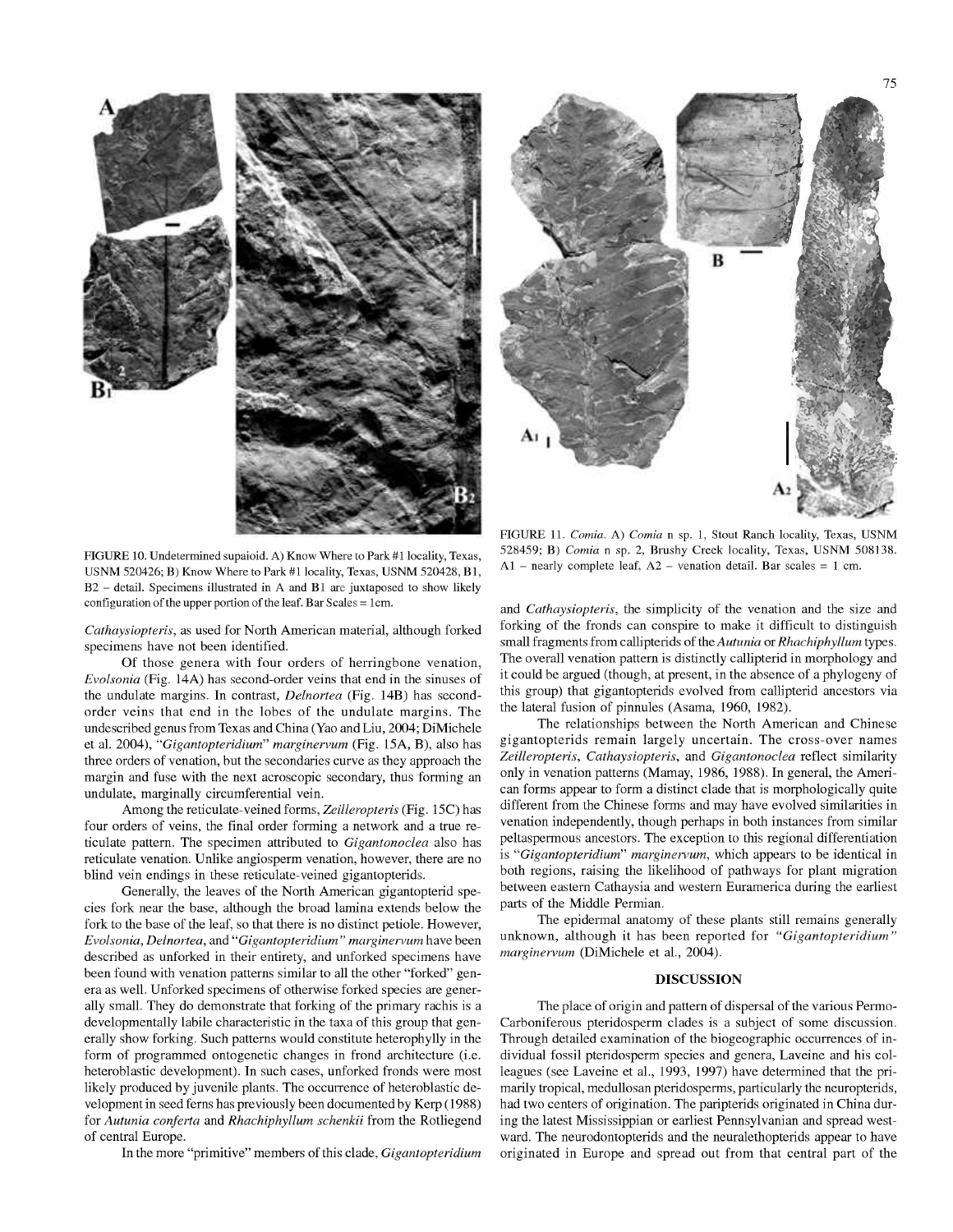508136; B) Venation detail, Colwell Creek Pond locality, Texas, USNM 528206; Bar scale  $= 1$  cm.

Euramerican-Cathaysian paleotropical floristic realm. Laveine et al. (2000) argue that an understanding of biogeography, as it relates to evolution, must be done at the level of species and genera rather than the whole-flora approach that has characterized plant paleobiogeographic studies in the past. This would mean that the so-called floral provincialism is a kind of climatic (and hence geographical) and temporal differentiation reflected in the floras rather than a strict separation in terms of isolated floral provinces. In this, global vegetational distribution is better understood in terms of regional "biomes" along the lines of those outlined by Ziegler (1990), although considerable refinement of that outline is needed. Data are still very scarce but in the Late Permian typical Cathaysian elements are found as far west as Unayzah (Saudi Arabia) (El-Khayal and Wagner, 1985), Ga'ara (Iraq) (Ctyroky, 1973), Hazro (Turkey) (Wagner, 1962; Archangelsky and Wagner, 1983), the Dead Sea region (Jordan) (Mustafa, 2003) and in the Early Permian even in as far as southern Spain (Broutin, 1986). These sphenopsid-pecopterid-dominated floras could well represent the everwet tropical vegetation in the Palaeotethys region. It is plate movements though time, interacting with the climatic effects of changing atmospheric circulation that affect the distribution of climatic conditions and vegetation, as has been suggested for the Arabian Plate by Fluteau et al. (2001). The peltasperms, based on the distributional patterns of individual taxa as far as we currently know them, appear to have followed a generally similar pattern to those medullosan clades that originated in Europe and spread from that central area. The oldest elements of the peltasperm clade appear to be the callipterids, represented by the genus *Autunia,* in particular the species *A. conferta.* This species is reported widely, if generally in low abundances, from the latest Pennsylvanian both in Europe (Barthel and Kozur, 1981; Doubinger et al., 1995; Kerp et al., 2001) and the United States (Remy, 1975).

Similarly, the first occurrences of the supaioid clade appear to be *SupaialProtoblechnum* from the Carboniferous-Permian boundary floras in Spain (Broutin, 1986). Later occurrences of this group in the

USNM 41776 [illustrated in Read and Mamay 1964 Pl 19-2], C1 - frond; C2 venation detail. Bar scale = 1cm. mid-Early Permian (Artinskian/Leonardian), in the form of *Supaia* and *Glenopteris,* are in the western and west-central parts of North America

FIGURE 13. A) *Gigantopteiidium americanum,* Emily Irish locality, Texas, [illustrated in Read and Mamay 1964 Pl 17-1], USNM 41768; B) Gigantopteridium *americanum,* Fulda locality, Texas, [illustrated in Read and Mamay 1964 PI 18-1], USNM 41768; C) *Cathaysiopterisyochelsonii,* Lake Kemp Spillway locality, Texas,

(Sellards, 1900; White, 1929; DiMichele et al., submitted), slightly later in the Artinskian (Leonardian) of Texas, and also in the latest Early Permian (Kungurian) of northern Spain (Gand et al., 1996) and southern France (Doubinger and Heyler, 1975). Finally, during the Late Permian, supaioids appear in the form of *Compsopteris* in Russia (Naugolnykh, 1999) and *Supaia* in China (Wang, 1997).

The earliest reports of *Comia* are from the mid-Early Permian (Leonardian) of Texas (Mamay et al., 1996), occurring later in Middle Permian (Wordian) rocks in transition floras from the Middle East (Berthelin, 2002; Berthelin et al., 2003), and finally in Russia (Zalessky, 1934) and China (Huang, 1966) in the Late Permian.

The patterns of origin and expansion among the gigantopterids are problematic because of the uncertain connections between "American" forms and those typical of "China". The American genera mentioned in this paper all appear to originate in the southwestern United States (first reported occurrences in Texas). The earliest occurrence is very near the boundary between the Sakmarian and Artinskian (Wolfcampian-Leonardian boundary), a specimen probably assignable to the *Gigantopteridium-Cathaysiopteris* complex, preserved in a dark organic shale. These plants are rarely reported outside of the western United States. A more direct American-Chinese linkage has been asserted based on the identification of *Zeilleropteris, Cathaysiopteris,* and *Gigantonoclea* in Texas (Mamay, 1986, 1988), well before their first appearances in China (Li et al., 1994). However examination of the leaf architectures in these forms suggests caution in the assertion of generic identity. The leaf architecture of the American material is unknown in the case of *Gigantonoclea,* given its preservation as a single.

FIGURE 12. Comioid new genus. A) Colwell Creek Pond locality, Texas, USNM

в

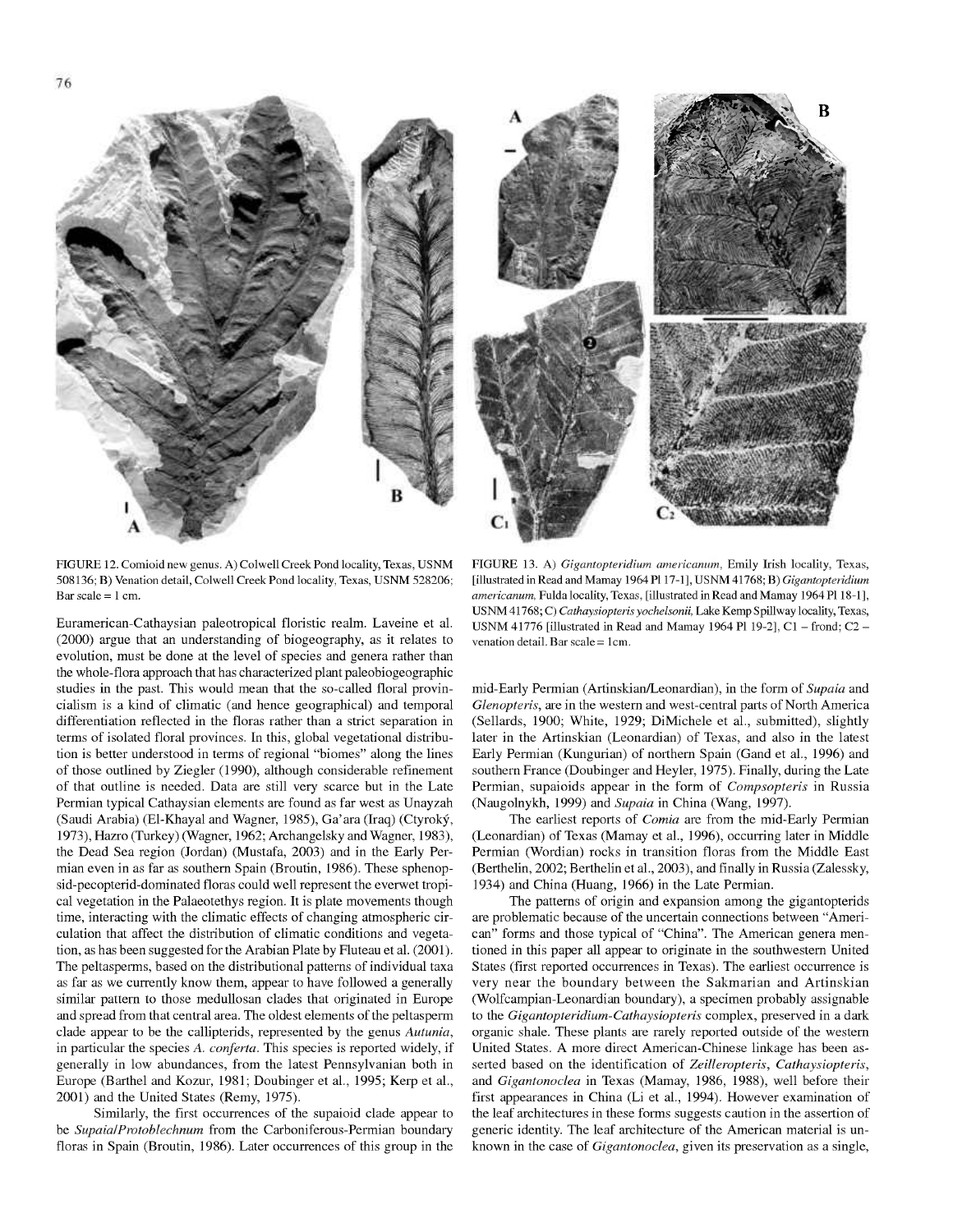



FIGURE 15. A) *"Gigantopteridium"marginervosum,* South Ash Pasture locality, Texas, USNM 520383,  $B1 - base$  of leaf,  $B2 - venation detail$ ; B) *"Gigantopteridium"marginervosum,* South Ash Pasture locality, Texas, USNM 520384; C) Zeilleropteris sp., Hog Creek Pond locality, Texas, USNM 528208, C1  $-$ lamina, C2 – venation detail. Bar scales = 1 cm.

FIGURE 14. A) *Delnortea abbottiae,* Del Norte Mountains, Texas, USNM 387473; Al - nearly complete leaf, A2 - venation detail; B) *Evolsonia texana,* Colwell Creek Pond locality, Texas, USNM 528205, A1 - nearly complete leaf, A2 - venation detail. Bar scales =1 cm.

small, fragmentary specimen. The other two namesakes have either simple or forked leaves, whereas the Chinese forms of have more complex, pinnately compound fronds. A more secure linkage is indicated by the joint occurrence of *"Gigantopteridium" marginervum* in the early Middle Permian of both China (Yao and Liu, 2004) and west Texas (DiMichele et al., 2004). This latter occurrence sheds no light on biogeographic patterns because the appearances are, within the limits of long-distance correlation, contemporaneous and are on opposite ends of the Pangean tropics, which suggests long-distance, non-oceanic, overland routes for migration.

In all of these evolutionary lineages, the pattern is generally one of first appearances at tropical latitudes, but in conditions that appear to be seasonally dry or well drained, the kinds of settings Pfefferkorn (1980) termed "extrabasinal" lowlands. The data here are quite sparse, and should be considered with appropriate caution, especially given that a true "origin" of a group is going to be effectively impossible to determine exactly. Patterns of evolutionary innovation in extrabasinal areas have been identified for primitive conifers (Lyons and Darrah, 1989; Kerp et al., 1990), for some of the more derived conifer groups and some cycadophytic groups (Kerp, 1996; DiMichele et al., 2001), and as characteristic for the general floristic change from the Carboniferous to the Permian (Cridland and Morris, 1963; Broutin et al., 1990; DiMichele and Aronson, 1992; Kerp, 2000; DiMichele et al., 2004). The general phenomenon is suggested by the rare intercalation of transported specimens or floras containing these xeromorphic plants within coal-bearing sequences, otherwise characterized by hygromorphic plant associations. The xeromorphic plants and floras do not occur in direct association with the coals, but in rocks between them, and occur in such coal measure sequences long before they become prominent elements of low-elevation, basinal floras. Such a pattern is typified by the

callipterids. In other instances, such as the supaioids and the comioids, earliest occurrences are in association with floras rich in conifers or other xeromorphic plants, often in channel-fill deposits cut into paleosols that have definite indications of climatic seasonality (e.g. Tabor and Montañez, 2002, in Texas). The early occurrences are followed by range expansion within the tropics, presumably as tropical climates became drier and more seasonal during the Carboniferous to Permian transition. Lastly, all groups evidence a latitudinal range expansion from tropical to north temperate latitudes during the Late Permian, as elements begin to appear in the Angaran floristic province. If these groups originated in extrabasinal areas, then tracking their migrational patterns confidently will be difficult. This is especially so early on, when the basinal tropics were wet during times of sediment deposition and tropical seasonally dry to xeric habitats are largely unrepresented in the fossil record. It is not until seasonality spread more widely in the basinal lowlands that preservation of this xeromorphic flora became the rule rather than the exception.

The persistence of the peltasperms well into the Mesozoic makes this one of the longest existing of the pteridosperm lineages originating in the Paleozoic (Kerp et al., 2001).

## **ACKNOWLEDGMENTS**

This work was supported in part by the Charles and Mary Walcott and the Roland W. Brown Funds, the Scholarly Studies Program, and the Evolution of Terrestrial Ecosystems Program of the Smithsonian Institution and by the Alexander von Humboldt Foundation (grant V-3.FLF-DEU/1064359 to MK). We thank Robert W. Hook, Austin, Texas, Kenneth Craddock, Denton, Texas, and W. John Nelson, Champaign, Illinois, for their assistance in the location of fossiliferous deposits and in collecting. We especially thank Sergius Mamay, Smithsonian Institution, for his advice and guidance. Kara Reich, Arlington, Virginia, assisted with the photography for this manuscript.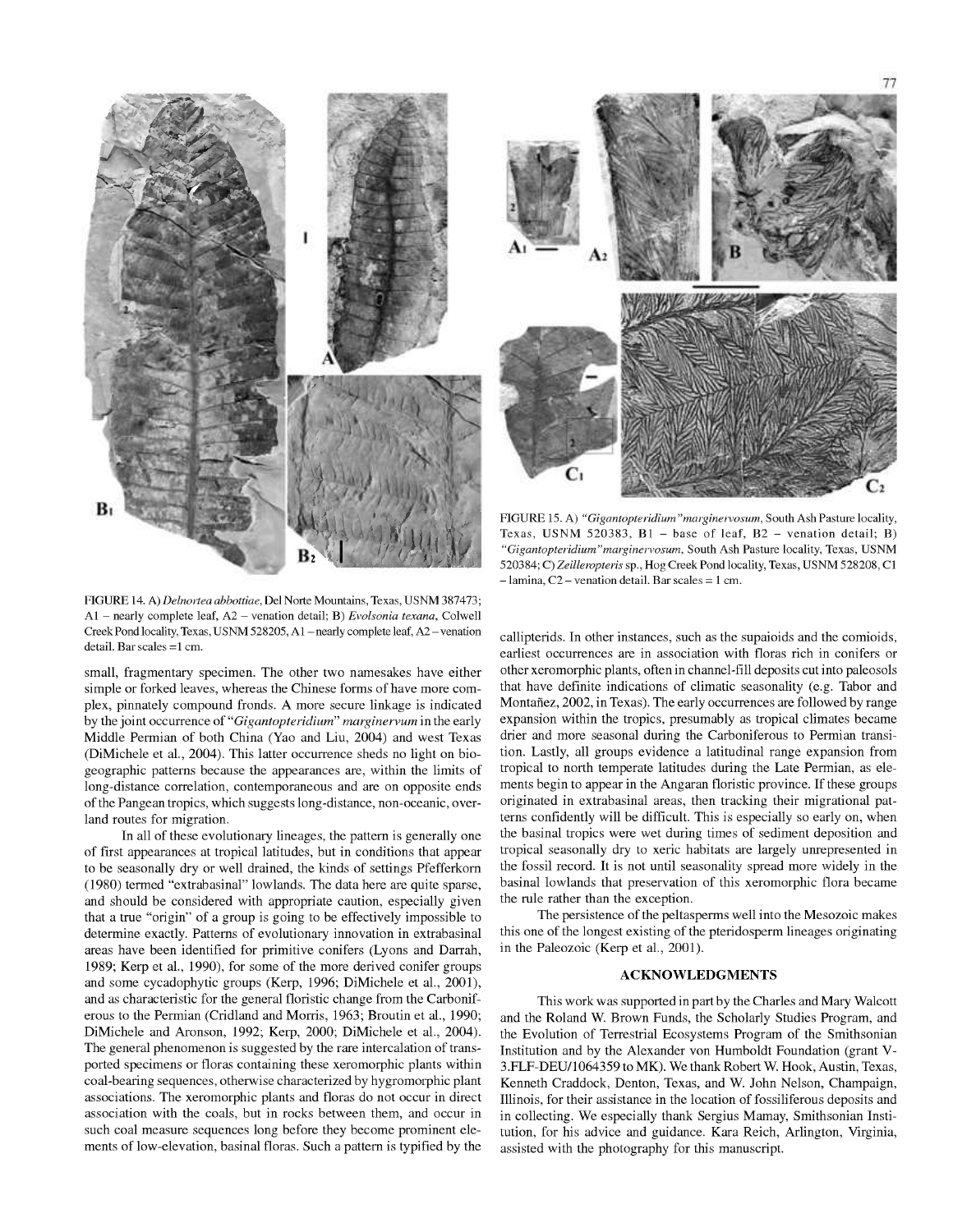- Archangelsky, S., and Wagner, R.H., 1983, *Glossopteiis anatolica* sp. nov. from uppermost Permian strata in South-East Turkey: *Bulletin British of the Museum {Natural History) Geology,* v. 37, p. 81-91.
- Asama, K., 1960, Evolution of the leaf froms through the Ages explained by the successive retardation and neoteny: *Science Reports ofthe Tohoku University, Sendai, Japan, Second Series (Geology),* v. 4, p. 252-280.
- Asama, K., 1982, Evolution and Phylogeny of Vascular Plants based on the Principles of Growth Retardation. Part 4. Phylogeny of the Macrophyllophyta inferred from the Evolution of Leaf Forms: *Bulletin of the National Science Museum Tokyo, Series C (Geology & Paleontology),* v. 8(1), p. 1-17.
- Barthel, M. and Haubold, H., 1980,, Zur Gattung *Callipteris* Brongniart. Teil 1: Die Ausbildung von *Callipteris conferta* (STERNBERG) Brongniart im mitteleuropaischen Rotliegenden: *Schriftenreihe geologische Wissenschaften Berlin,* v. 16, p. 49-105.
- Barthel, M. and Kozur, H., 1981, Ein Callipteris-Vorkommen im Thüringer Wald: *Freiherger Forschungsheft C,* v. 263, p. 27-41.
- Berthelin, M., 2002, Flore mixte du Permien de l'Oman et Pangées permiennes: Dynamique de mise en place et signification paléoécologique, paléoclimatique et paleogeographique: *These de Doctorat de VUniversite Paris VI,* p. 1-264.
- Berthelin, M., Broutin, J., Kerp, H., Crasquin-Soleau, S., Platel, J.-P and Roger, J. 2003, The Oman Gharif mixed paleoflora: a useful tool for testing Permian Pangea reconstructions: *Palaeogeography Palaeoclimatology Palaeoecology,* V. 196, p. 85-98.
- Broutin, J., 1986, Etude paleobotanique et palynologique du passage Carbonifere Permien dans le sud-ouest de la Peninsule Iberique : *Cahiers de Paleontologie, Editions du Centre National de la Recherche Scientifique, Paris,* 165 pp.
- Broutin, J., Doubinger, J., Farjanel, G., Freytet, E, Kerp, H., Langiaux, J., Lebreton, M.-L., Sebban, S., and Satta, S., 1990, Le renouvellement des flores au passage Carbonifere Permien: Approaches stratigraphique, biologique, sedimentologique : *Comptes Rendus de I 'Academic des Sciences Paris,* v. 311, p. 1563-1569.
- Cridland, A.A. and Morris, J.E., 1963, *Taeniopteiis, Walchia,* and *Dichophyllum* in the Pennsylvanian System in Kansas: *University of Kansas Science Bulletin*, V. 44, p. 71-85.
- Ctyroky, P., 1973, Permian flora from the Ga'ara region (western Iraq): *Neues JahrhuchfUr Geologic und Paldontologie, Monatshefte,* v. 1973, p. 383-388.
- DiMichele, W.A. and Aronson, R.B., 1992, The Pennsylvanian-Permian vegetational transition: a terrestrial analogue to the onshore-offshore hypothesis: *Evolution,* V. 46, p. 807-824.
- DiMichele, W.A., Hook, R.W., Nelson, W.J., and Chaney, D.S., 2004, An unusual Middle Permian flora from the Blaine Formation (Pease River Group, Leonardian-Guadalupian Series) of King County, West Texas: *Jouinal ofPaleontology,* V. 78, p. 765-782.
- DiMichele, W.A., Mamay, S.H., Chaney, D.S., Hook, R.W., and Nelson, W.J., 2001. An Early Permian flora with Late Permian and Mesozoic affinities from northcentral Texas: *Journal of Paleontology*, v. 75, p. 449-460.
- DiMichele, W.A., Chaney, D.S., Nelson, W.J., Lucas, S.G., Looy, C, Quick, K. and Wang J., submitted, A low diversity, seasonal tropical landscape dominated by conifers and peltasperms: Early Permian Abo Formation, New Mexico: *Palaios.*
- Doubinger, J. and Heyler, D. 1975, Nouveaux fossiles dans le Permien français : *Bulletin de la Societe geologique de France,* v. 17, p. 1176-1180.
- Doubinger, J., Vetter, P., Langiaux, J., Galtier, J. and Broutin, J., 1995, La flore fossile du bassin houiller de Saint-Etienne : *Memoires du Museum National d'Histoiie Naturelle,* v. 164, 355 pp.
- El-Khayal, A.A., and Wagner, R.H., 1985, Upper Permian stratigraphy and megafloras of Saudi Arabia: Palaeogeographic and climatic implications : *Compte Rendu Dixieme CongresInternational de Stratigraphie et de Geologic du Carbonifere, Madrid, 1983,* v. 3, p. 17-26.
- Gand, G., Kerp, H., Parssons, C, and Martinez-Garcia, E., 1996, Palaeoenvironmental and stratigraphie aspects of animal traces and plant remains in Spanish Permian redbeds (Pefia Sagra, Cantabrian mountains, Spain): Geobios, v. 30, p. 295-318.
- Fluteau, F., Besse, J., Broutin, J., and Berthelin, M., 2001, Extension of Cathaysian flora during the Permian Climatic and paleogeographic constraints: *Earth and planetary Science Letters,* v. 193, p. 603-616.

Gomankov, A.V. and Meyen, S.V., 1979, Members of the family Peltaspermaceae

from the Permian of the Russian Platform: *Paleontological Journal,* v. 2, p. 240-254.

- Halle, T.G., 1927, Palaeozoic plants from central Shansi: *Paleontologia Sinica, Series* A, v. 11, Fascicle 1, 316 pp.
- Huang B., 1966, A new species of *Comia* from the Late Permian Hongshan Formation, Yichun, Heilongjiang Province: *Acta Paleontologica Sinica*, v. 14, p. 246-254.
- Kerp, J.H.F., 1982, Aspects of Permian palaeobotany and palynology. XL On the presence of the ovuliferous organ *Autunia milleiyensis* (Renault) Krasser (Peltaspermaceae) in the Lower Permian ofthe Nahe area and its relationship to *Callipteris conferia* (Sternberg) Brongniart: *Ada Botanica Neerlandica,* v. 31, p. 417-427.
- Kerp, J.H.F, 1988, Aspects of Permian palaeobotany and palynology. X. The Westand Central European species of the genus *Autunia* Krasser emend. (Peltaspermaceae) and the form-genus *Rhachiphyllum* Kerp (callipterid foliage): *Review ofPalaeobotany and Palynology,* v. 54, p. 249-360.
- Kerp, H., 1996, Post-Variscan late Palaeozoic Northern Hemisphere gymnosperms: the onset to the Mesozoic: *Review of Palaeobotany and Palynology*, v. 90, p. 263-285.
- Kerp, H., 2000, The modernization of landscapes during the Late Paleozoic-Early Mesozoic: In: Gastaldo, R.A. and DiMichele, W.A., eds., *Phanerozoic Terrestrial Ecosystems. Paleontological Society Papers,* v. 6, p. 79-113.
- Kerp, H. and Barthel, M., 1993, Problems of cuticular analysis in pteridosperms: *Review ofPalaeobotany and Palynology,* v. 78, p. 1-18.
- Kerp, J.H.F. and Haubold, H., 1988, Aspects of Permian palaeobotany and palynology. VIII. On the reclassification of the West- and Central European species of the form-genus *Callipteris* Brongniart 1849: *Review of Palaeobotany and Palynology, v.* 54, p. 135-150.
- Kerp, H., Broutin, J. Lausberg, S., and Aassoumi, 2001, Discovery of latest Carboniferous -Early Permian radially symmetrical peltaspermaceous megasporophy11s from Europe and North Africa: *Comptes Rendus de I 'Academic de Sciences de Paris, Sciences de la Terre et des Planetes,* v. 332, p. 513-519.
- Kerp, H., Poort, R.J., Swinkels, H.A.J.M., and Verwer, R., 1990, Aspects of Permian palaeobotany and palynology. IX. Conifer-dominated Rotliegend floras from the Saar-Nahe Basin (?Late Carboniferous-Early Permian; SW Germany) with special reference to the reproductive biology of the earliest conifers: *Review ofPalaeobotany and Palynology,* v. 62, p. 205-248.
- Koidzumi, G., 1936, The *Gigantopteris* flora. *Ada Phytotaxonomica et Geobotanica, Japan,* v. 5, p. 130-139.
- Krings, M., Klavins, S.D., DiMichele, W.A., Kerp, H., and Taylor, T.N., submitted. Epidermal anatomy *of Glenopteris splendens* nov. emend., an enigmatic seed plant from the Lower Permian of Kansas (U.S.A.): *Review of Palaeobotany and Palynology.*
- Laveine, J.P, Lemoigne, Y., and Zhang S., 1993, General characteristics and paleobiogeography of the Parispermaceae (genera *Paripteris* Gothan and *Linopteris* Presl), Pteridosperms from the Carboniferous: *Palaeontographica* B,v. 230, p. 81-139.
- Laveine, J.-P, Zhang S., and Lemoigne, Y., 1997, L'importance de I'approche qualitative en paléontologie: l'exemple des "Neuroptéridées" (Ptéridospermées du Carbonifere). Quelques implications: *Geobios* v. 20, p. 315-329.
- Lesquereux, L., 1879, Description of the coal flora of the Carboniferous formation in Pennsylvania and throughout the United States: *Second Geological Survey ofPennsylvania, Report ofProgress,* v. 1, p. 1-188.
- Li H., Tian B., Taylor, E.L., and Taylor, T.N., 1994, Foliar anatomy of *Gigantonoclea guizhouensis* (Gigantopteridales) from the Upper Permian of Guizhou Province, China: *American Journal of Botany*, v. 81, p. 678-689.
- Liu L.J. and Yao Z.Q., 2000, The earliest Permian *Peltaspermum* and some other gymnospermous seeds from the southern border of the Turpan-Hami Basin of Xinjiang, China: *Acta Palaeontologica Sinica,* v. 39, p. 110-118.
- Lyons, PC. and Darrah, W.C., 1989, Earliest conifers in North America: Upland and/or paleoclimatic indicators?: *Palaios,* v. 4, p. 480-486.
- Mamay, S.H., 1975, *Sandrewia,* n. gen., a problematical plant from the Lower Permian of Texas and Kansas: *Review ofPalaeobotany and Palynology,* v. 20, p. 75-83.
- Mamay, S.H., 1986, New species of Gigantopteridaceae from the Lower Permian of Texas: *Phytologia,* v. 61, p. 311-315.